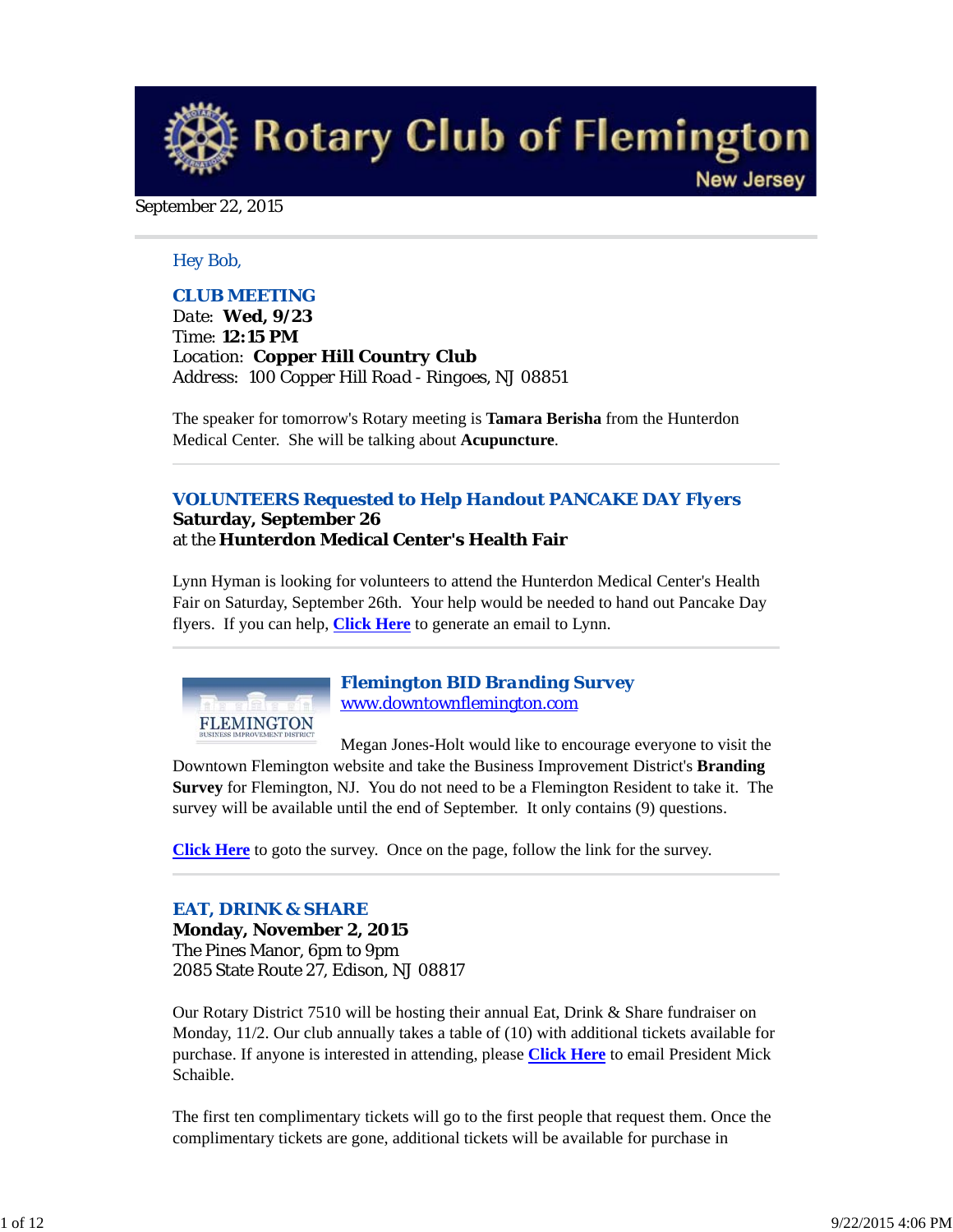## *MEMBER UPDATE*

**Linda King**: The board recently accepted Linda's resignation from the club. We are sorry to see her go.



## **41st Annual PANCAKE DAY plus COSTUME CONTEST**  *and Halloween High School* Date: **Sat, October 31, 2015** Time: **7am** to **12noon** Hunterdon Central Regional H.S. 29 Junction Road - Flemington, NJ

If you enjoy a great family event and lots of delicious pancakes, then plan to attend

Flemington Rotary's **41st Annual Pancake Day plus Costume Contest & Halloween High School\*** on Saturday, October 31. Doors open at **7am** and close at **12noon**.

This annual event will take place at the Commons at Hunterdon Central Regional High School in Raritan Township. The Commons is near Hunterdon Central's field house, at 29 Junction Road, in Flemington.

The Rotary Club of Flemington Helps the Local Community - Proceeds generated from Pancake Day provide scholarships for HCRHS & HC-Polytech graduating seniors.

**HALLOWEEN HIGH SCHOOL\*** - Fun for the Entire Family - Special activities will include an indoor Halloween High School from **9am** until **11am**, sponsored by Hunterdon Central. There will be Haunted House decorated theme, children's scary story time and all kinds of Halloween activities and games in different classrooms. Kids ages 5 to 8 and their parents can come together and there will be prizes and gifts to families and kids who come in costume. Note that a **Paid admission** to Pancake Day is required in order to participate in Halloween High School.



**COSTUME CONTEST**\* - A **Costume Contest** will be held during the Pancake Day event. The contest will begin at **11am** and is for the **Ages** of Infant to 16. **Cash Prizes** for best costumes as selected by the judges! Note that a **Paid admission** to Pancake Day is required in order to participate in the Costume Contest. The categories for the costume contest are:

- **SCARRIEST** costume.
- **SUPER HERO** costume.
- **ANIMAL** costume.
- **FUNNIEST** costume.
- **PRINCESS** costume.
- **FAMOUS PERSON** costume.

**DELICIOUS PANCAKES and more** - Rotary will have delicious Buttermilk Pancakes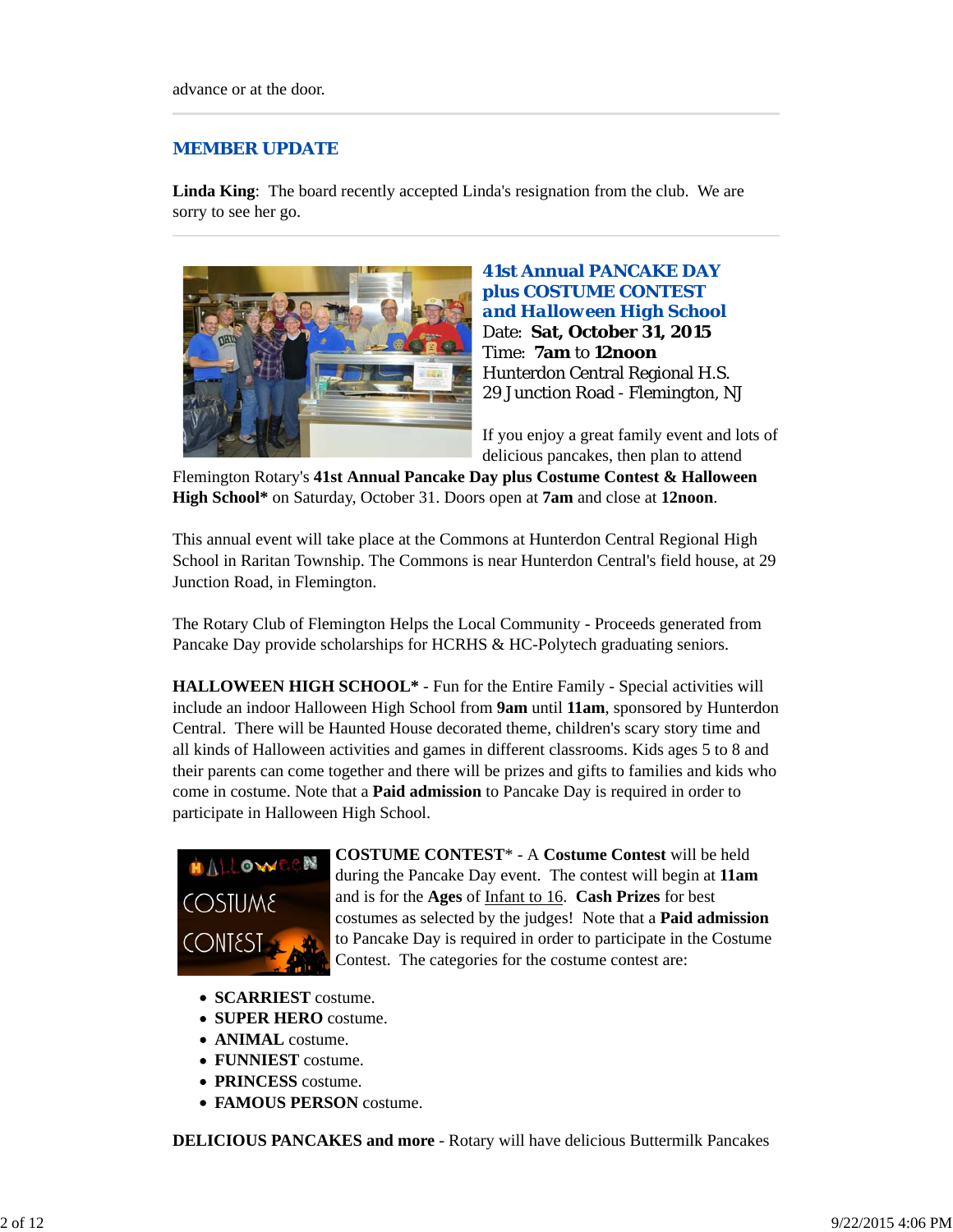for all ages to enjoy from **7am** to **12noon**! And, in addition to the flapjacks, sausage, juice, coffee & tea, there will also be a bake sale. The bake sale will offer a broad selection of cookies, cakes, pies and pastries prepared by Rotary members and their families.

**EVENT TICKETS** - Pancake Day tickets are available in advance from Rotary Club of Flemington members, or at the door. Enjoy as much as you can eat & drink! This includes pancakes, sausages, butter, syrup, coffee, tea, juice and milk. Cost is only \$7.00 for adults; \$4.00 for children ages 5 - 11; Children under 5 are free. Ticket cost includes admission to the Costume Contest, Walk-Through The Human Brain & Halloween High School.

**OPTIONAL FOOD PANTRY DONATIONS** - We will gladly accept non-perishable food donations, which will be distributed to the local food pantries. The Rotary Club of Flemington would like to thank the generosity of the many local community businesses who help make the event possible.

For more info, goto www.FlemingtonRotaryNJ.org or contact Event Chair, Lynn Hyman at 908-304-4199 or by email at  $lynnjim5@verizon.net$ </u>



Hunterdon Healthcare Thanks to the **Hunterdon** 

Your full circle of care. www.hunterdonhealthcare.org **Healthcare System** for being our **Primary Event Sponsor**!



*The MEGA Brain* **Walk-Through Exhibit at Pancake Day**

The **Hunterdon Healthcare System** is also very generously sponsoring a

walk-through brain exhibit that will be at Pancake Day for all to enjoy! The exhibit called "**The MEGA Brain**", as manufactured by Medical Inflatables, is the world's only portable, inflatable, walk-through brain exhibit. Visitors enter the exhibit through the frontal lobe, which is responsible for personality and higher cognitive functions, and exit through the cerebellum, the portion of the brain that controls balance and coordination.

The MEGA Brain is approximately 18 feet long by 14 feet wide by 12 feet high.

The MEGA Brain provides a highly interactive educational experience that increases people's awareness of the central nervous system's most critical organ. Visitors can step inside the human brain, learn about the various structures and normal brain function, observe examples of brain trauma and disease, and view displays explaining some of the latest neurological medical treatments.

The MEGA Brain showcases a variety of features, both inside and outside the brain,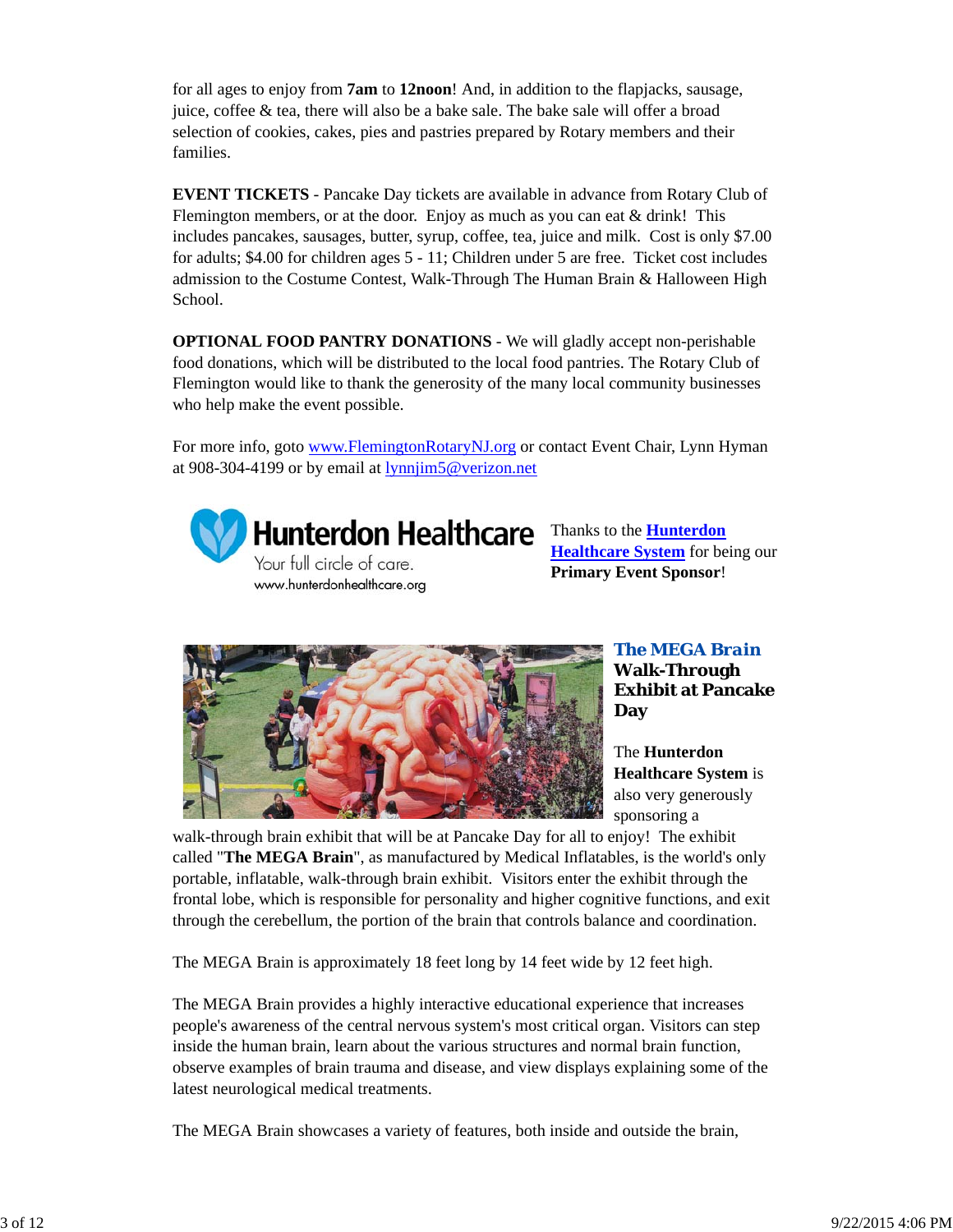including:

#### **INSIDE the brain**:

- Stroke
- Alzheimer's disease
- Headaches
- Parkinson's disease
- Epilepsy
- Meningitis
- Multiple Sclerosis (MS)

## **OUTSIDE the brain**:

- Brain tumor
- Brain trauma
- Treatment/prevention options for stroke, brain protection, and brain imaging
- Stroke
- Aneurysm



## *Rotary Sponsored FLU SHOT CLINIC* Flemington Clinic: **September 27** Jewish Community Center

The Rotary sponsored Flu Clinics are scheduled again this year for Flemington, Whitehouse and Clinton. The Flemington clinic is on September 27th at the Jewish Community Center.

If you are available and interested in helping, please contact Mick Schaible to let him know. Click Here to generate an email to him.

## *Rotary International OPEN WORLD PROGRAM 2016 CALL FOR HOSTS*

President Mick asked me to pass along the following email that he received:

Dear Rotary Club President,

We are pleased to announce new hosting opportunities under the Open World Program during the 2016 calendar year.

The Open World Program is available only to Rotary clubs in the United States, and provides an opportunity to build fellowship and friendship to strengthen international understanding by hosting emerging Eurasian leaders from Azerbaijan, Georgia, Kazakhstan, Kosovo, Kyrgyzstan, Moldova, Russia, Tajikistan, and Ukraine in your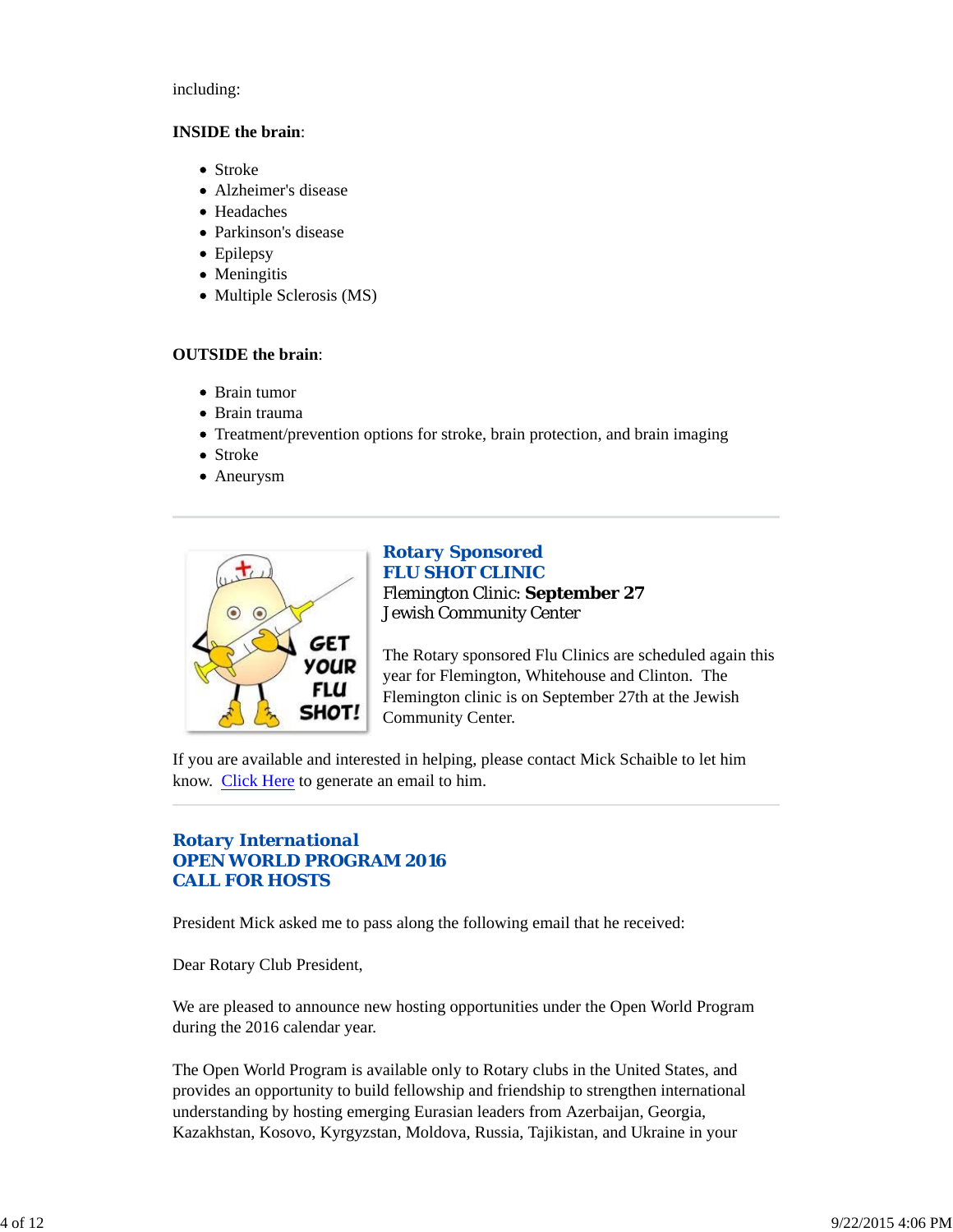community. Rotary clubs are needed to host six-participant delegations for eight days and nights and prepare a professional program related to business, community, and civic life in the United States.

The program focuses primarily on developing a network of leaders who have an understanding of how American communities deal with contemporary issues and who want to maintain contact with their new American contacts and other counterparts. Often, these collaborations lead to service projects between Rotary clubs in the two countries.

Is your Rotary club interested in working on an international project, hosting six Open World participants (emerging and/or current Eurasian leaders) for eight days, and willing to develop an intensive week of programs based on a selected Open World theme? Review the **Open World Program Brochure** and **Host Request Form** and email the completed form to **openworldprogram@rotary.org** by Thursday, 15 October 2015.

Find out more about the **Open World Program** or email us at openworldprogram@rotary.org.

Sincerely, Natalia Kunzer Open World Program Officer ONE ROTARY CENTER 1560 SHERMAN AVENUE EVANSTON, ILLINOIS 60201-3698 USA www.ROTARY.org



## *10th West Africa Project Fair* **November 10 - 19, 2015 Week-Long, International Trip**

President Mick received this email that he wanted to share with everyone. **Click Here** to download a PDF of the 5-page flyer about the 10th West Africa Project Fair.

------------------------------- Dear Rotary Club President:

Congratulations on the beginning of a new and hopefully successful year of Rotary Service as a Club President. I sincerely hope it is a wonderfully productive and satisfying experience for you.

The purpose of this correspondence is to announce an upcoming trip to **Cote d'Ivoire, West Africa** in **November 2015** to participate in a **polio immunization exercise**, **attend the 10th Annual West Africa Project Fair**, and engage in a **hands-on work project.** Attached is detailed trip information. Please feel free to share this information with the Rotarians in your club *as soon as possible* as we have a limited amount of space and expect this trip to be filled in the next week or two.

Trip Dates: **November 10 - 19, 2015** Travel to: **Abidjan, Cote d'Ivoire, West Africa**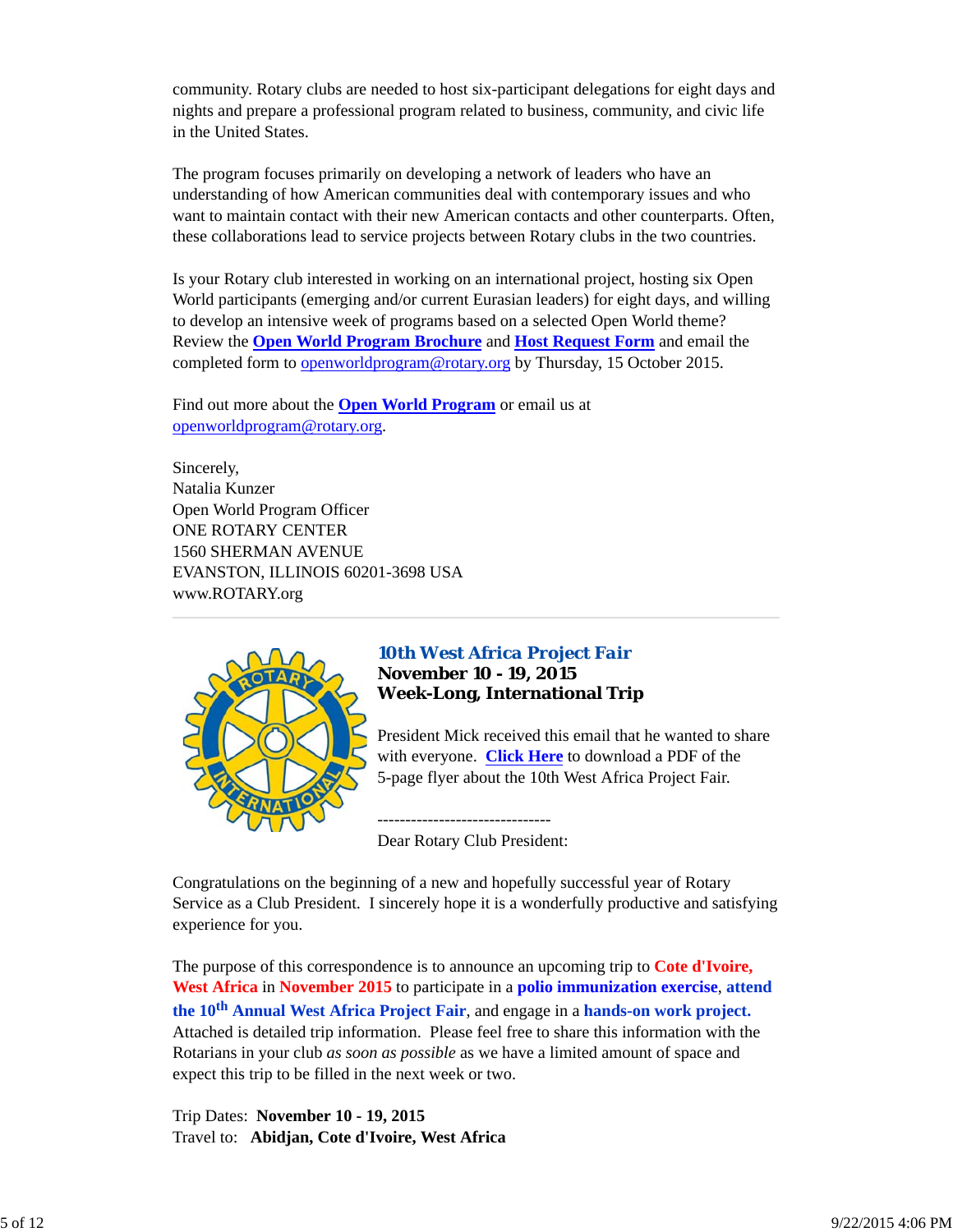#### Per Person Price: **\$1,779, double occupancy**

Program includes: Hotel accommodations, transfers, most meals, polio immunization exercise, hands-on community service field work, West Africa Project Fair registration, special Rotary and fellowship events, sightseeing, etc.

In November 2015, North American Rotarians will travel to **Abidjan, Cote d'Ivoire,** for a life changing experience. Have you ever heard a Rotarian speak about their personal experience participating in a polio eradication exercise, a cleft lip/cleft palate mission, or work on a humanitarian grant? These trips have a profound effect upon the individual. For those of you who have gone on one of these trips you know, and for those of you who have yet to enjoy this experience, you should.

The experiences you have stay with you forever. You get up early in the morning, travel with local Rotarians to a village, health clinic or impoverished neighborhood, and for the next few hours, you change. Small children come up to you to say thank you. Mothers and fathers smile at you knowing that you are giving their child a chance for a better life. You meet with the leaders in the village to learn of their needs and their hopes. It is hot; it is dusty; it makes you uncomfortable; it is exquisite.

The West Africa Project Fair is endorsed by Rotary's Reach Out to Africa Committee (ROTA), who is trying to generate greater connectivity between the African and North American Rotarians to generate greater support of the projects of Africa. Your involvement, or your club's involvement, in this Fair would not only provide an opportunity for project support, it would also help your members to grow and to understand the benefits of being a Rotarian. Involvement in Rotary gives the ordinary Rotarian extraordinary opportunities to do things that they could never do anywhere else. This trip is just such an experience.

Even if you are unable to join us this year, please feel free to **announce this program in your club over the next month**, get it on websites, and get it in newsletters. Encourage your members to participate - help them to Be a Gift to the World.

Let us know if you have any questions. We hope to hear from you soon.

**Brad** 

Bradford R. Howard Rotary International Director, Zones 25-26, 2015-2017

516 Grand Avenue Oakland, CA 94610 Phone: (510) 834-2260 FAX: (510) 834-1019



## *SPEAKERS & PROGRAMS BEING SOUGHT*

President Mick is looking for some ideas for upcoming meeting programs and speakers. If you have any leads, please pass them onto Mick Schaible, who will follow-up to schedule the speaker.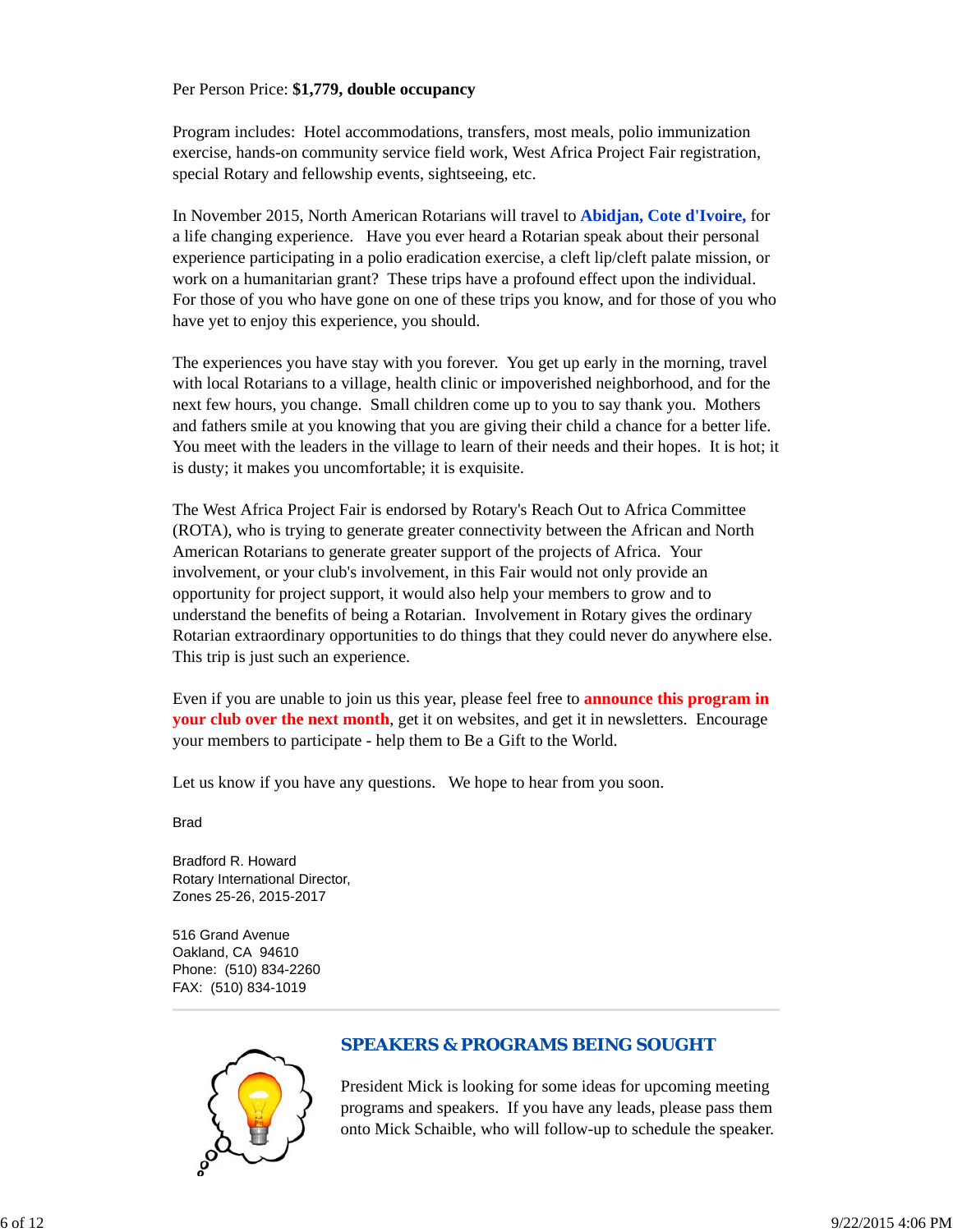

**Click here** to generate an email directly to Mick.



As you know, the Rotary Club of Flemington is a member of the H.C. Chamber of Commerce. This enables all Rotarians the ability to attend a Chamber function as a "member". If someone asks you what your business is, you would explain that you are a member representing the Rotary Club of Flemington. **Click Here** to visit the Chamber website for a listing of upcoming events.



## *Hunterdon Chamber Internet Radio "THE ROTARY HOUR"* **Mondays from 10am to 11am**

PDG Megan Jones-Holt is the host of "The Rotary Hour" on the Hunterdon Chamber Internet Radio station and is looking for guests to have on the show. If you are intersted, please get in touch with Megan at (908)894-4590 or

#### **mjonesholt@gmail.com**.

**Click Here** to listen to the Hunterdon Chamber Internet Radio station from your PC, smart phone, mobile device, etc.



*FLEMINGTON BUSINESS IMPROVEMENT DISTRICT* www.downtownflemington.com

If you would like to learn more about events and activities going on around Flemington, please **CLICK HERE** to visit the Flemington Business Improvement District (BID) website.

### *ROTARY DISTRICT 7510 NEWS*

**Click Here** to read the current news from our Rotary District 7510.

#### *SPEAKERS & PROGRAMS BEING SOUGHT*

We are always seeking new or creative ideas for upcoming meeting programs and speakers. If you have any leads, please pass them onto Mick Schaible. **Click here** to generate an email directly to Mick.

## *UPCOMING DATES TO NOTE*

#### **Summary of Upcoming Club Meeting Programs**:

Wed, 9/23: Tamara Berisha (Hunterdon Medical Center): Acupuncture Wed, 9/30: HCRHS Program: Summer Experience (Projector & Screen Needed). Director of Curriculum and a Student will share their summer experience project from last year.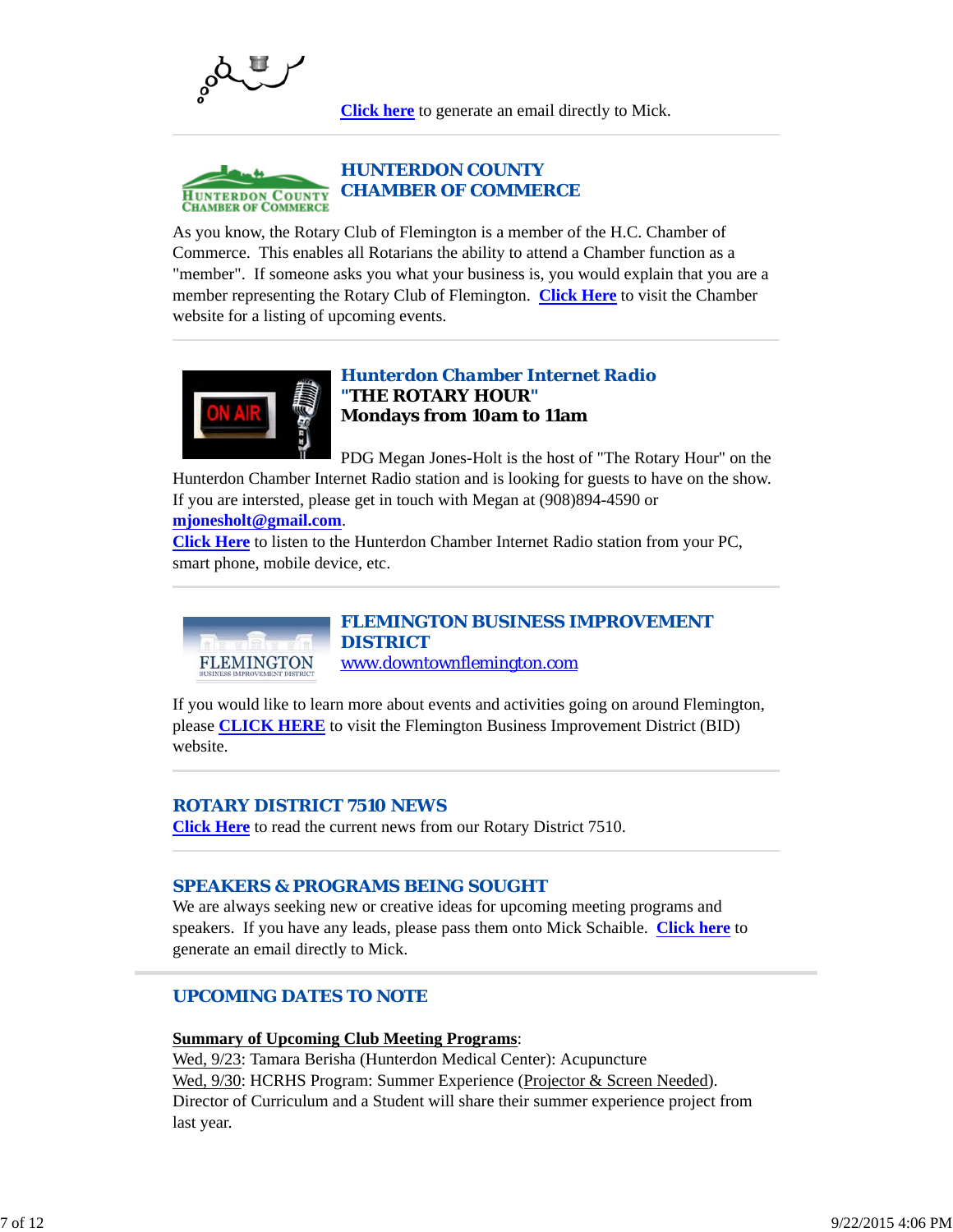Wed, 10/07: HCRHS Program: Backward Bicycle video presentation (Projector & Screen Needed) Wed, 10/14: HCRHS Program: How Wolves Changes Rivers video presentation (Projector & Screen Needed) Wed, 10/21: District Governor Hal Daume - Official Visit Wed, 10/28: TBA

Wed, 11/04: District Conference

Wed,  $11/11$ : HCRHS Program: Changing the Way We Teach Math video presentation (Projector & Screen Needed) Wed, 11/18: Club Assembly with Club Budget Discussion (All members are requested to attend)

Wed, 11/25: TBA

**Next RCOF Board Meeting**: Tues, 11/14/2015 at 6:00 PM. (Meetings held bi-monthly).

**Next Membership Meeting**: Wed, 10/14/2015 at 1:30 PM (Usually the 2<sup>nd</sup> Wed).

## **Upcoming RCOF Club Events, Fundraisers, Fellowship Events, Etc**.:

Sat, 10/31: **Pancake Day & Costume Contest** at the H.C.R.H.S. Commons Fri, 12/04: **Christmas Tree Lighting Ceremony** (Main Street, Flemington) Sun, 12/06: **Hunterdon Holiday Parade** at **5pm** (Main Street, Flemington)

## **Rotary District 7510 Events & Functions:**

Fri, 09/25: **Help Nepal Benefit Concert** at the Scotch Plains-Fanwood High School; 667 Westfield Road, Scotch Plains at **6pm** Tue, 10/06: **Vocational Assembly** at The Pines Manor; Talmadge Road & Route 27, Edison, NJ at 3:30pm. Cost is \$50 per person in advance. Sat, 10/31: **Foundation Grants Seminar** at The Bridgewater Marriott Hotel; 700 Commons Way, Bridgewater, NJ at 8:30am. No cost to attend.

#### *COMMITTEE LIST:*

**Click Here** to download the listing of all current Club Committee's and its members.

## *"MEMBERS ONLY" WEBSITE:*

## **Click Here for the Members Only section of the website to find:**

- 1) The "Membership Proposal Form" to propose a new member.
- 2) New Member Information.
- 3) An Online Copy of the Club Membership Directory.
- 4) A Link to All Photos Albums of the Club.

## *ROTARY WEBSITE LINKS:*

Rotary International: **www.Rotary.org** Rotary District 7510: **www.RotaryNJ.org**

## *NEARBY ROTARY CLUB MEETINGS:*

As A Rotarian, you are Welcome to attend a Rotary Club meeting anywhere in the world. Click here for the Rotary Club Locator App. Or see below for some local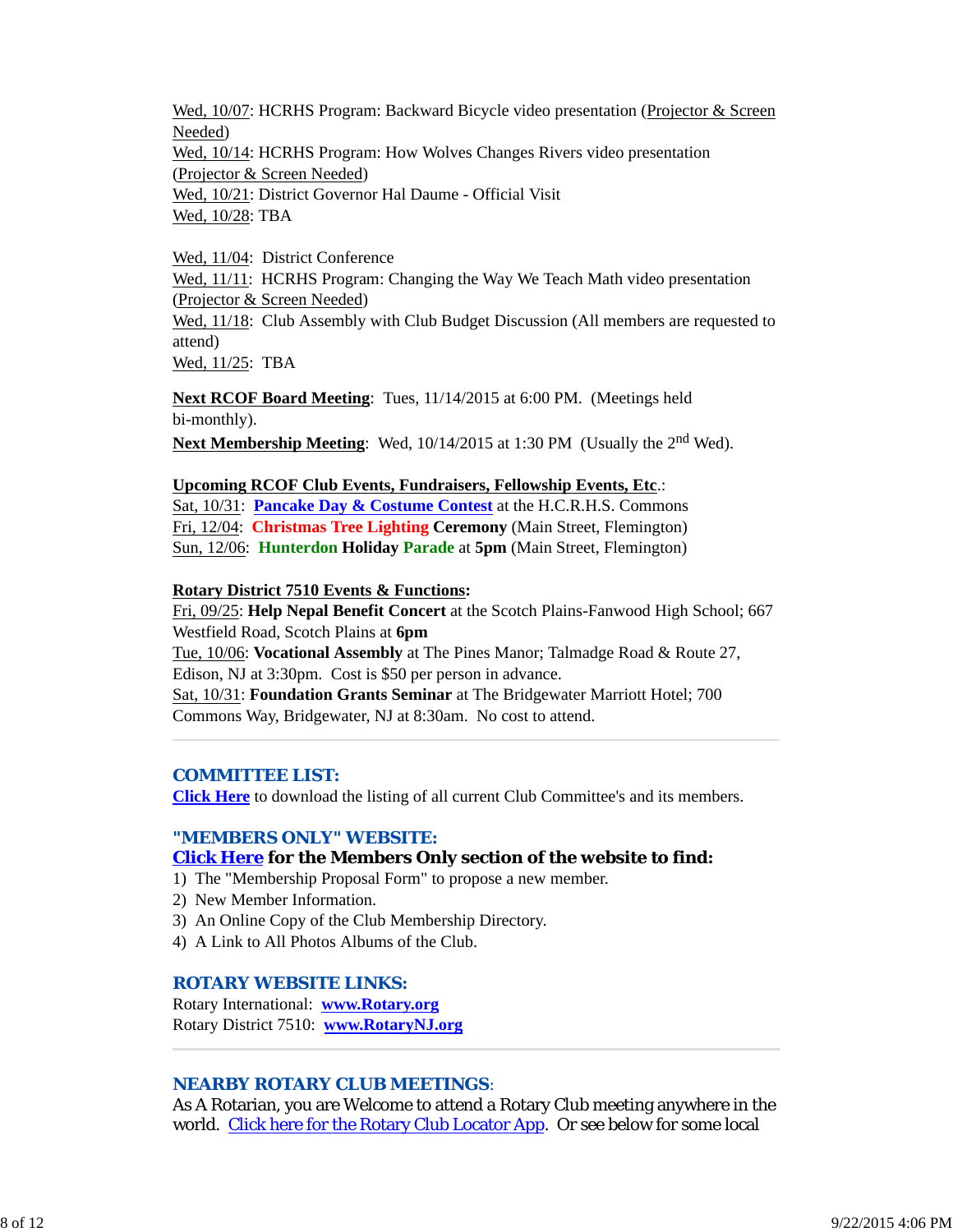#### meetings:

#### Mondays

**Lambertville/New Hope** (6:30 pm) - Lambertville Station Restaurant; 11 Bridge Street, Lambertville NJ 08530

**Piscataway** (12:15 pm) - Radisson Hotel; 21 Kingsbridge Road, Piscataway, NJ 08854

#### Tuesdays

**Whitehouse** (12:15 pm) - Max's 22; 456 Route 22 West, Whitehouse Station, NJ 08889 **Princeton** (12:15 pm) - The Nassau Club; 6 Mercer Street, Princeton, NJ 08540 **Bridgewater-Bound Brook** (12:15 pm) - Arbor Glenn; 100 Monroe St, Bridgewater 08807

#### Wednesdays

**Branchburg Township** (7:30 am): Stoney Brook Grille; 1285 Route 28, North Branch, NJ 08876

**Flemington** (12:15pm): Copper Hill Country Club; 100 Copper Hill Road, Ringoes, NJ 08851

**Hillsborough Township** (6:15 pm): Pheasant's Landing; 311 Amwell Road (Rt. 514), Hillsborough, NJ 08844

#### **Thursdays**

**Clinton Sunrise** (7:30 am): Clinton Fire Department; New Street, Clinton, NJ 08809 **Somerville/Bridgewater** (12:15 pm): Bridgewater Manor; 1251 US Highway 202/206, Bridgewater, NJ 08807

**Trenton** (12:15 pm): Freddie's Tavern; 12 Railroad Avenue, West Trenton, NJ 08628

#### Fridays

**North Hunterdon** (12:15 pm): Beaver Brook County Club; 25 County Club Drive, Annandale, NJ 08801

**Princeton Corridor** (12:15pm): Hyatt Regency; 102 Carnegie Center, Rt. 1 North, Princeton, NJ 08540

#### eClub

**Rotary eClub of Hunterdon Horizon**: View website for meetings or online makeups.

#### RI President's Call for Action in **2015-2016**: **"Be A Gift To The World"**

# **Rotary Club of Flemington - Our 92nd Year**

Founded October 3, 1923 \* Charter #1529 \* District 7510

| Club President      | <b>Mick Schaible</b>                         |
|---------------------|----------------------------------------------|
| President-Elect     | D.J. Wright                                  |
| Secretary           | <b>Chris Steffner</b>                        |
| Treasurer, General  | <b>Bob Newland</b>                           |
| Treasurer, Lunch    | <b>Lynn Hyman</b> (immediate Past-President) |
| Board Member        | <b>Chris Kamnitsis</b>                       |
| <b>Board Member</b> | <b>Joe Ziegler</b>                           |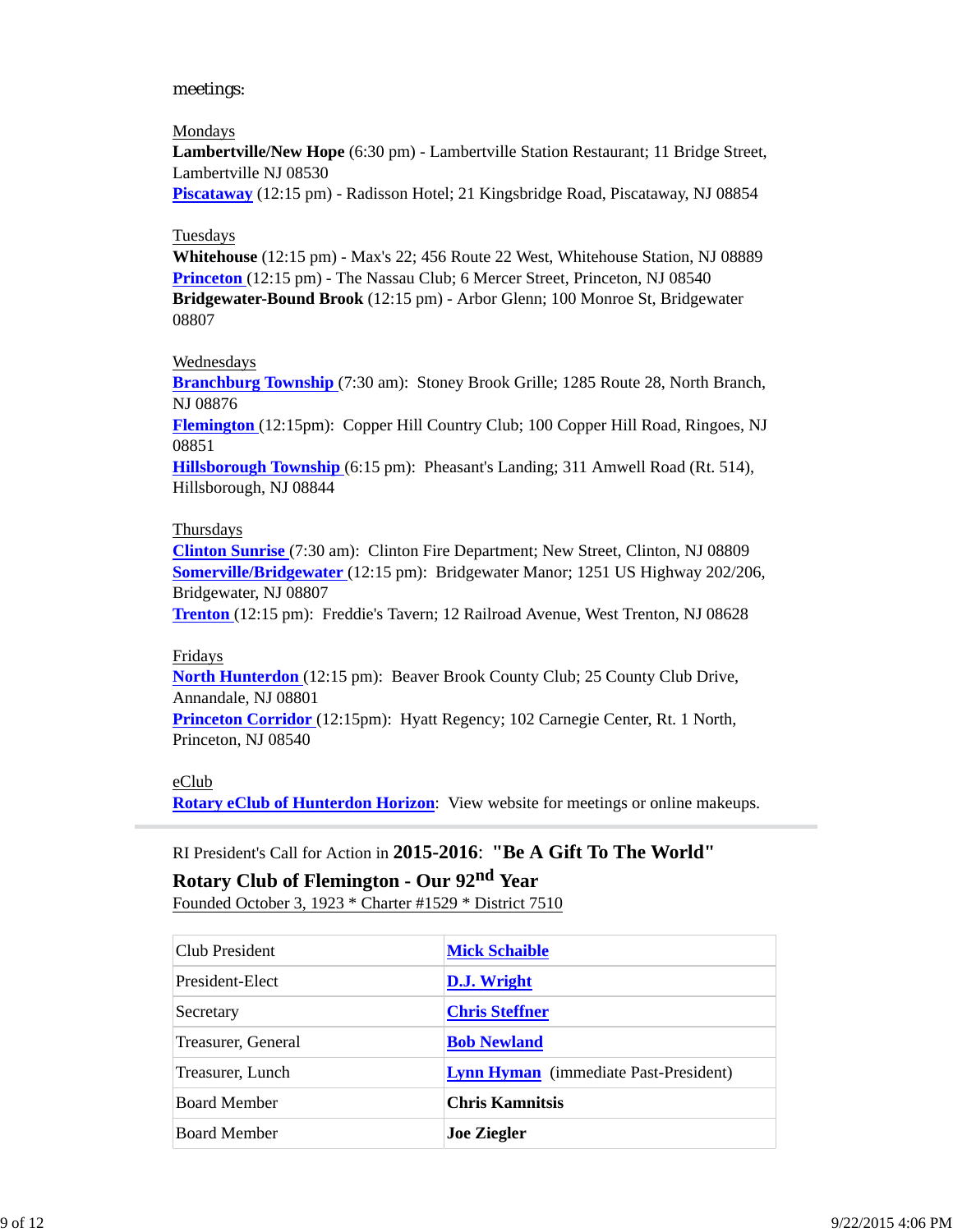| Sergeant-at-Arms                            | <b>Jim Davidson</b>                          |  |
|---------------------------------------------|----------------------------------------------|--|
| R.I. President                              | K.R. "Ravi" Ravindran (Sri Lanka)            |  |
| District Governor (DG)                      | Hal Daume (Berkeley Heights, NJ)             |  |
| District Governor Elect (DGE)               | <b>Charles Minton</b> (Union, NJ)            |  |
| District Governor Nomimee (DGN)             | <b>Bob Zeglarski</b> (Roselle-Rosselle Park) |  |
| <b>Assistant District Governor (ADG)</b>    | <b>Albert Varga</b> (Lambertville-New Hope)  |  |
| $C11M$ $C11M$ $D1$ $D1$ $D1$ $D1$ $D1$ $D1$ |                                              |  |

Club Meetings: **Wednesday, 12:15 pm, Copper Hill Country Club** 100 Copper Hill Road, Ringoes 08551



*MISSION STATEMENT*: The mission of Rotary International is to assist and guide Rotarians and Rotary clubs to accomplish the Object of Rotary to ensure Rotary's continuing relevance and to help build a better world, emphasizing service activities by individuals and groups that enhance the quality of life and human dignity, encouraging high ethical standards, and creating greater understanding among all people to advance the search for peace in the world.

**THE OBJECT OF ROTARY:** The object of Rotary is to encourage and foster the ideal of service as a basis of worthy enterprise and, in particular, to encourage and foster:

**1st**: The development of acquaintance as an opportunity for service;

**2nd**: High ethical standards in business and professions, the recognition of the worthiness of all useful occupations, and the dignifying of each Rotarian's occupation as an opportunity to serve society;

**3rd**: The application of the ideal of service in each Rotarian's personal, business and community life;

**4th**: The advancement of international understanding, goodwill, and peace through a world fellowship of business and professional persons united in the ideal of service.

**THE 4-WAY TEST:** "Of the things we think, say or do:

**1st**: Is it the Truth?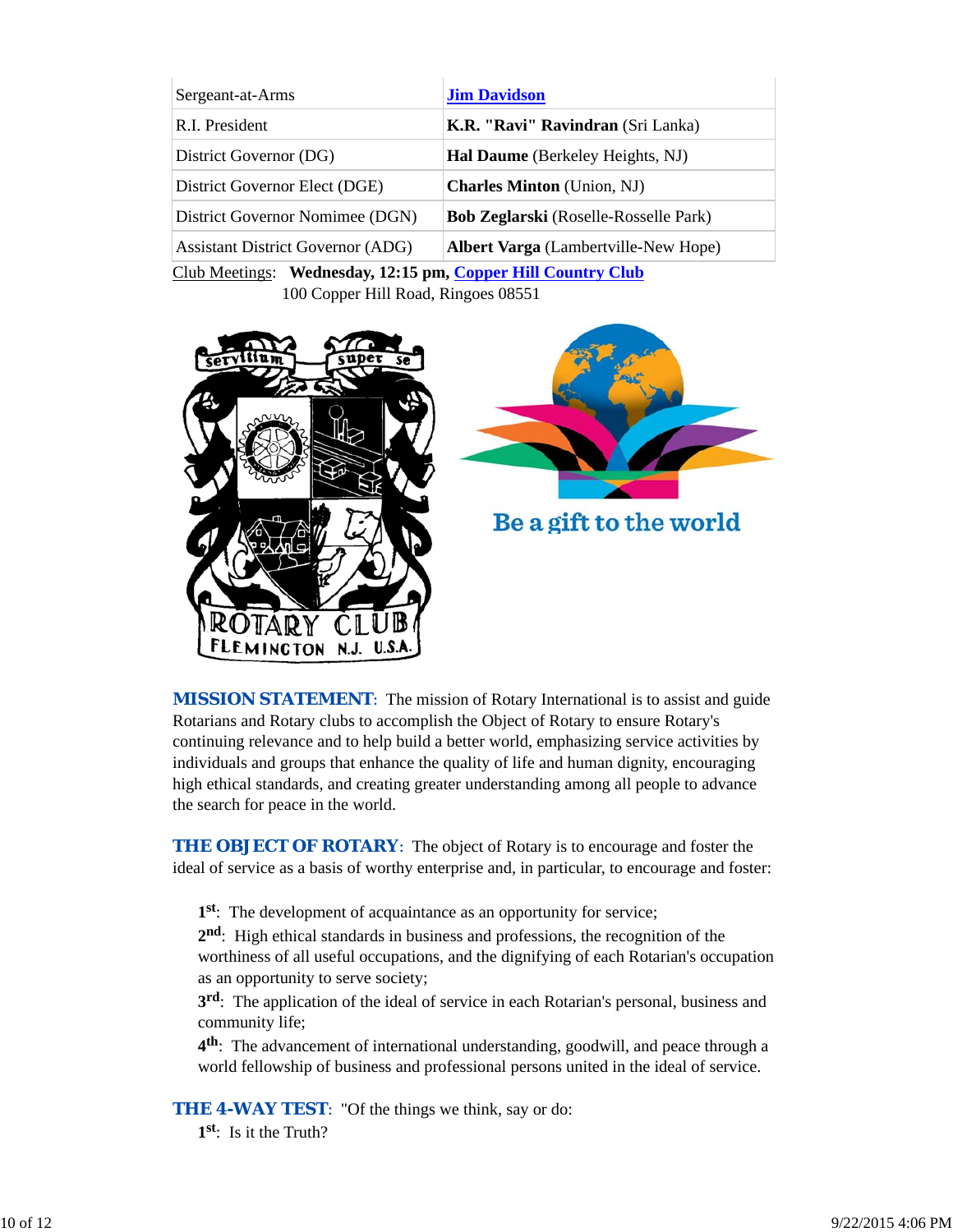- 2<sup>nd</sup>: Is it Fair to all concerned?
- **3rd**: Will it build goodwill and better friendships?
- **4th**: Will it be beneficial to all concerned?"

## *ROTARY's AVENUE'S OF SERVICE*:

**1)** Through **Club Service**, we have fun, build lasting friendships, and make sure that our club runs well.

**2)** Through **Vocational Service**, we volunteer our professional skills to serve others and promote integrity in everything we do.

**3)** Through **Community Service**, we address local needs and work with our community to bring lasting improvements.

**4)** Through **International Service**, we meet humanitarian needs around the globe and promote world understanding and peace.

**5)** Through **Youth Service**, we work with young people to help them become the next generation of leaders, visionaries, and peacemakers.

#### **2015-2016 CLUB MEMBER ROSTER Rotary Club of Flemington, NJ**

Current Number of Members: 42

| <b>Rotarian</b>                   | <b>Member Since</b> | <b>Classification</b>           |
|-----------------------------------|---------------------|---------------------------------|
| Black, Bruce B.                   | 2007                | <b>Health and Fitness</b>       |
| Bohler, Herbert C. (Herb)         | 1977                | <b>Specialty Advertising</b>    |
| <b>Campbell, Jennifer</b>         | 2015                | <b>General Practice</b>         |
| Chittenden, Robert L. (Bob)       | 2003                | M.E.F.P. Consulting Engineering |
| Clark, Arthur L. (Sandy)          | 1987                | Printing                        |
| Davidson, James G. (Jim)          | 2002                | <b>Rubber Products</b>          |
| Erskine, John                     | 2014                | Youth Development               |
| Ferrari, Frederick J. (Fred)      | 1964                | Orthodontia                     |
| Fisher, Charles H. (Charlie)      | 1961                | <b>Funeral Services</b>         |
| Fisher, Thomas H. (Tom)           | 2012                | Property & Casualty Insurance   |
| <b>Harkness, David W. (Dave)</b>  | 2015                | <b>Hospital Affairs</b>         |
| Harrison, Jeffrey (Jeff)          | 1996                | Psychotherapy                   |
| Hyman, Lynn                       | 2010                | <b>Retail Banking</b>           |
| Kamnitsis, Christopher P. (Chris) | 2001                | <b>Financial Planning</b>       |
| Kavanagh, Michele                 | 2013                | <b>Community Banking</b>        |
| Liebross, Ira                     | 1997                | <b>Family Medicine</b>          |
| Loew, Darren                      | 2002                | Orthodontics                    |
| Martin, Teresa (Terry)            | 1993                | Solid Waste/Recycling           |
| Mazujian, Harry                   | 2004                | Clergy                          |
| McWilliams, Nancy                 | 1992                | Psychotherapy                   |
| Metz, Kim                         | 2007                | <b>Technical Education</b>      |
| Muller, George D.                 | 1964                | <b>Cut Glass Manufacturing</b>  |
| Nastasi, William (Bill)           | 1996                | <b>General Contracting</b>      |
| Newland, Robert D. (Bob)          | 1998                | Insurance                       |
| Ownes, Terry M.                   | 1987                | <b>Floor Covering</b>           |